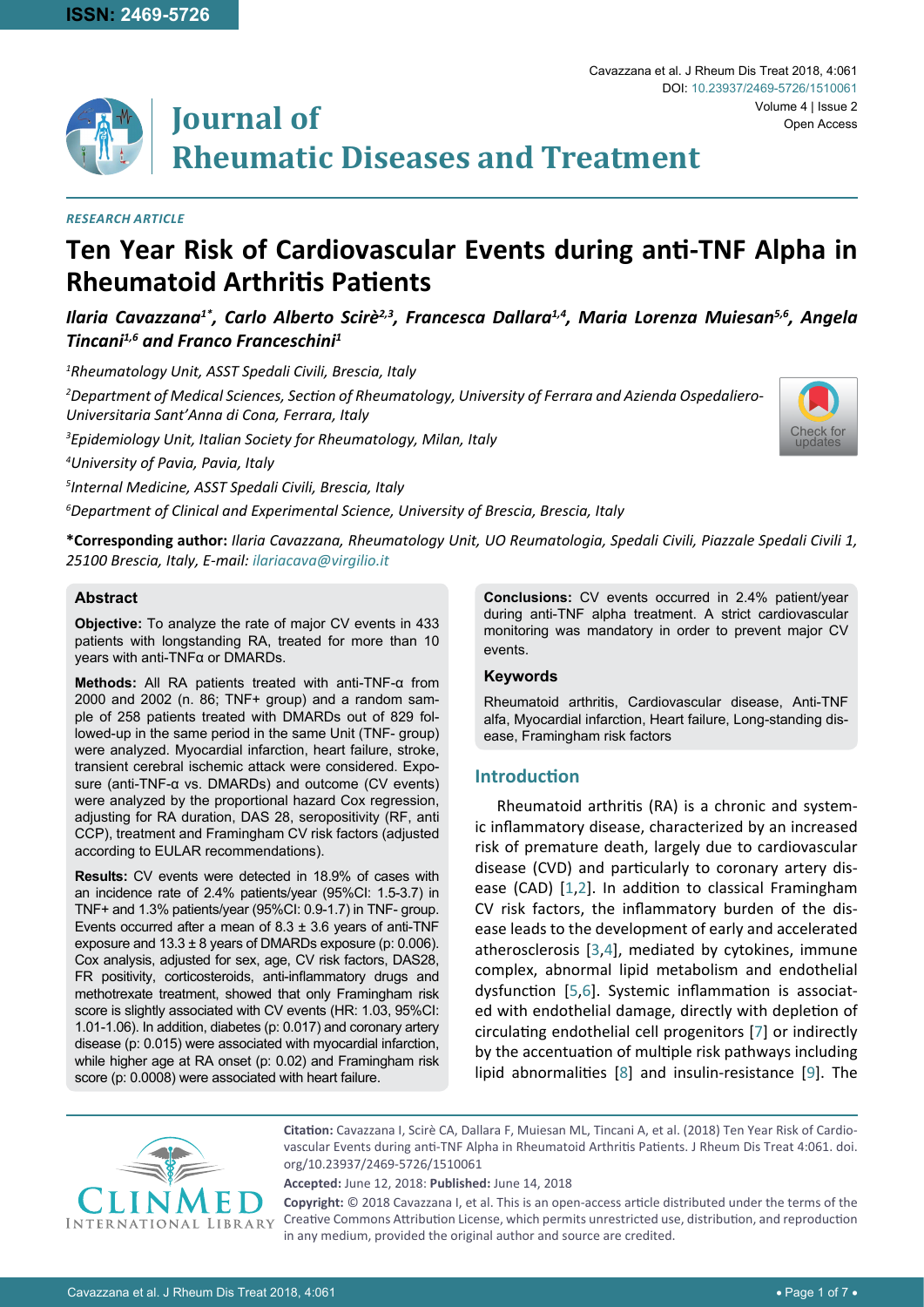introduction of anti-Tumor Necrosis Factor (TNF alpha treatment has improved the clinical outcome of RA suppressing systemic inflammation. Recently, different studies investigated the effect of TNF alpha blockers also in modify the cardiovascular risk profile [[10](#page-5-9)[-12](#page-5-10)]. TNF alpha, as many other inflammatory cytokines, is directly involved in all the stages of atherosclerosis, including modification of lipid profile, insulin-resistance, plaque formation and rupture, the most common event leading to acute myocardial infarction (MI) [[13](#page-5-11)]. A protective role of anti-TNF alpha treatment has been reported for MI, especially in a subset of patients who responded to treatment, suggesting that its CV protection could be dependent on its ability to reduce systemic inflammation [[14\]](#page-6-2). In addition, a significantly decreased risk in CAD incidence was confirmed by other authors [[15](#page-6-3)[-17](#page-6-4)], while the protective effect on ischemic stroke is not so clearly established [[18](#page-6-5)].

The aim of this study is to analyses the prevalence and risk factors of CV events occurrence in a monocentric cohort of patients treated with anti-TNF alpha blockers followed up for a long period, comparing with patients treated non-biologic disease-modifying anti rheumatic drugs (DMARDs).

#### **Patients and Methods**

Patients: we retrospectively analyzed clinical charts of 86 consecutive patients affected by RA, that underwent biological treatment between January 2000 and December 2002 (defined as group TNF+). At that time, anti-TNF alpha drugs included only Infliximab and Etanercept. As control group, we considered 258 RA outpatients, randomly chosen on 829 RA cases, followed-up in the same period in the same Rheumatology Unit (defined as Group TNF-). Group TNF- patients received treatment with traditional DMARDs, namely methotrexate, hydroxychloroquine, sulfasalazine. RA patients fulfilled both the 1997 ACR criteria [[19](#page-6-6)] and 2010 EULAR/ACR criteria retrospectively applied [[20](#page-6-7)].

Study design: baseline data are considered as clinical data collected at the first administration of the anti-TNF alpha drug (TNF+ group) or the first clinical observation (TNF- group). Data collected at the last available clinical evaluation or at the occurrence of a CV event for both groups, was considered as the last evaluation available.

#### **Methods**

Demographic, clinical and laboratory data were extracted from clinical records. At first visit, disease activity indexes (ESR, -reactive protein, DAS28, SDAI), immunological data (rheumatoid factor, anti-CCP , anti-nuclear antibodies), treatment (steroid, methotrexate, other DMARDs, non-steroid anti-inflammatory drugs or anti-TNF alpha) and traditional CV risk factors (hypertension, smoking habits, hypercholesterolemia, hyper-trygliceridemia, diabetes mellitus, familiar history of CVD) were recorded. CV risk assessment was retrospectively calculated using Framingham score, adjusted for RA duration, RF or anti-CCP positivity or extra-articular complications, according to EULAR recommendations [[21\]](#page-6-0). Incident CV events were defined as acute MI, CAD (accounted also as any surgical or percutaneous revascularization procedure), heart failure, pulmonary hypertension, ischemic stroke, occurred after the diagnosis of RA. We excluded any CV event occurred before RA diagnosis. We did not consider atrial fibrillation as a CV event. CV event were recorded from medical records or from hospitalization registry. Single event features were subsequently reviewed, according to standardized definitions [[22](#page-6-1)].

#### **Statistical analysis**

Baseline differences between the two cohorts were tested using t-test or Wilcoxon's rank sum test for continuous variables according to the variable distribution and the chi-square test for categorical variables. Probability of CV event occurrence was estimated as incident rates (IR) and 95% confidence intervals (CI).

The association between TNF exposure and the occurrence of CV events was analyzed using Cox proportional hazard regression model and presented as hazard ratios (HR) and 95% Cis. The same analyses were repeated adjusting for potential baseline confounders: sex, RA duration, baseline DAS28, seropositivity (RF or anti CCP), DMARD treatment, glucocorticoid use and Framingham CV risk factors (adjusted according to EULAR recommendations). All the a priori confounders were entered and retained in the model regardless of their statistical significance.

All analyses were conducted using Stata V.11 StataCorp, College Station, Texas, USA.

#### **Results**

The eighty-six TNF+ patients showed a mean age at RA onset of 31.5 years (SD: 12.9), a mean duration of disease before starting anti-TNF alpha (22.7 years, SD: 7.6) and a mean duration of RA until the last evaluation of 23.2 years (SD: 7.2). Demographic and clinical data of TNF+ and TNF- are shown in [Table 1](#page-2-0). Comparing with TNF- group, TNF+ patients showed lower age at RA onset (p <  $0.0001$ ), longer follow-up duration (p <  $0.0001$ ). At the moment of anti-TNF alpha starting, they showed active disease, with a mean DAS 28 of 5.5 (SD: 1.3) and mean SDAI of 38.9 (SD: 16.6). CV events occurred in 21 TNF+ patients (24.4%) and in 44 TNF- (17%): the mean duration of drug exposure resulted be lower in TNF+ group (8.3 years; SD: 3.6) compared with TNF- (13.3 years; SD: 7.9) (p: 0.006) ([Table 2](#page-2-1)).

As expected, TNF+ patients more frequently used non-steroidal anti-inflammatory drugs ( $p = 0.005$ ), methotrexate ( $p = 0.004$ ), corticosteroids ( $p: 0.018$ ) and corticosteroids at dosage > 5 mg/day (p < 0.0001) when compared with TNF- cases. By contrast, hydroxychlo-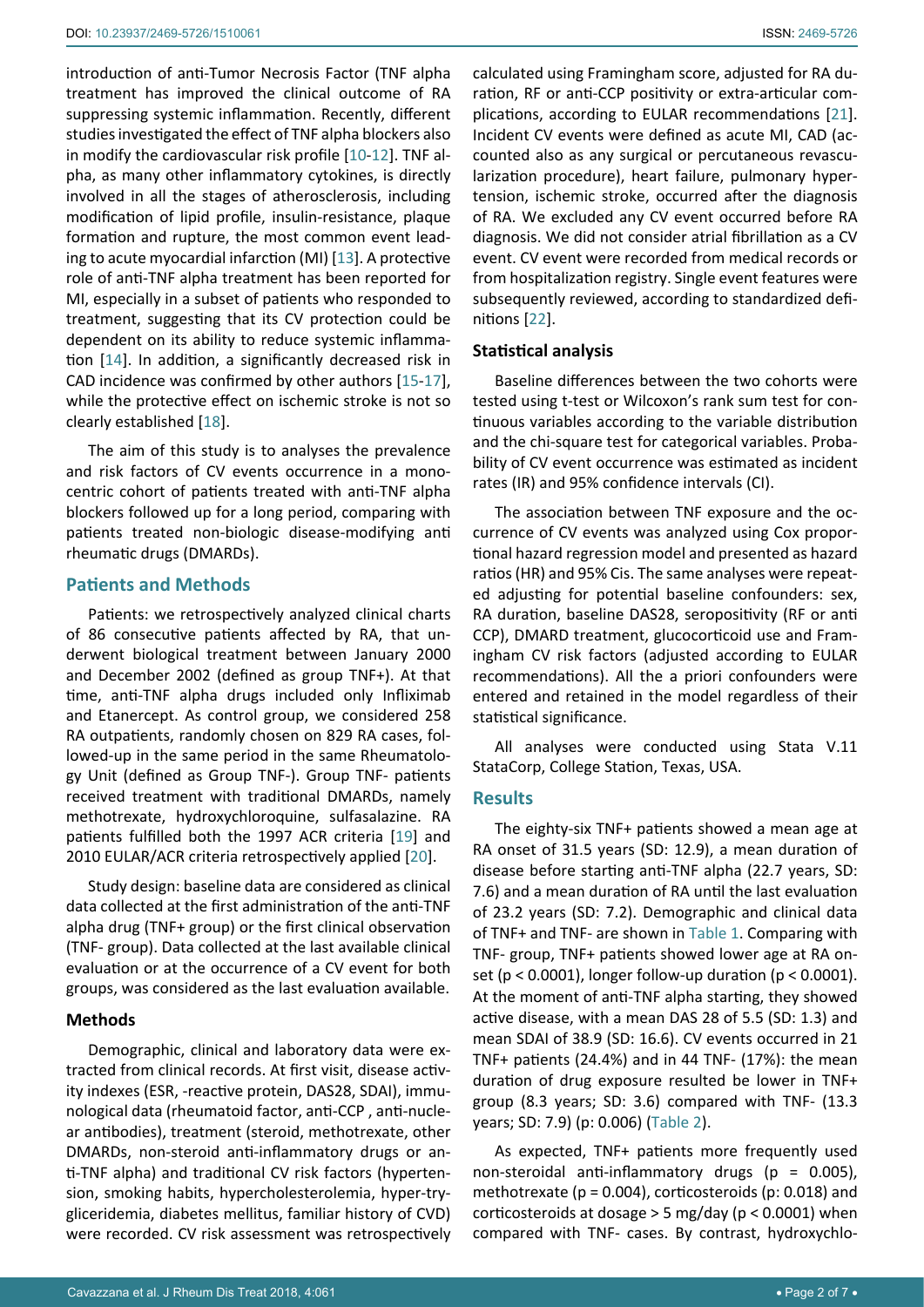<span id="page-2-0"></span>**Table 1:** Demographic and clinical data of 86 patients treated with anti-TNF alfa (TNF+) and 258 patients treated with DMARDs (TNF-).

| <b>Characteristics</b> |                                                                                | TNF+ (n. 86)  | TNF- (n. 258)   | p                       |  |
|------------------------|--------------------------------------------------------------------------------|---------------|-----------------|-------------------------|--|
| Demographics           |                                                                                |               |                 |                         |  |
|                        | F/M                                                                            | 68/18         | 200/58          | 0.88                    |  |
|                        | Mean age at onset, years (SD)                                                  | 31.5(12.9)    | 51.67 (12.9)    | $< 0.0001$ <sup>a</sup> |  |
|                        | Mean RA duration at last evaluation,<br>years (SD)                             | 23.2(7.2)     | 17.3(8.7)       | < 0.0001a               |  |
|                        | Mean RA duration at CV event, years 18.9 (8.2)<br>(SD)                         |               | 13.3(7.9)       | $0.015^a$               |  |
|                        | Mean duration of drug exposure,<br>years (SD)                                  | 9.69(4.47)    | 13.9(6.6)       | $< 0.0001$ <sup>a</sup> |  |
|                        | Mean duration of drug exposure until $\vert$ 8.3 (3.6)<br>CV event, years (SD) |               | 13.3(7.9)       | 0.006 <sup>a</sup>      |  |
|                        | RF (%)                                                                         | 57/83 (68.7%) | 177/256 (69.1%) | 1.0                     |  |
|                        | Anti CCP (%)                                                                   | 11/14 (78%)   | 59/91 (64.8%)   | 0.06                    |  |
| Comorbidities          |                                                                                |               |                 |                         |  |
|                        | Arterial hypertension (%)                                                      | 29 (33.7)     | 29/107 (27)     | 0.34                    |  |
|                        | Smoking habits (%)                                                             | 22 (25.6)     | 30/113 (26.5)   | 1.0                     |  |
|                        | Dyslipidemia                                                                   | 7(8)          | 15/104 (14.4)   | 0.36                    |  |
|                        | Familiar CV disease (%)                                                        | 30(34.8)      | 111(43)         | 0.22                    |  |
|                        | Diabetes (%)                                                                   | 4(4.6)        | 6/108(5.6)      | 1.0                     |  |
|                        | Coronaropathy (%)                                                              | 3(3.5)        | 4(1.5)          | 0.37                    |  |
|                        | Mean n. Framingham risk factors<br>(SD)                                        | 5.6(6.8)      | 7.3(8.3)        | $0.18^{b}$              |  |
| RA-related drugs       |                                                                                |               |                 |                         |  |
|                        | <b>NSAIDs</b>                                                                  | 63 (73.2%)    | 145 (56%)       | 0.005                   |  |
|                        | Methotrexate                                                                   | 71/86 (82.5%) | 170 (65.8%)     | 0.004                   |  |
|                        | Hydroxychloroquine                                                             | 18/86 (20.9%) | 97 (37.6%)      | 0.005                   |  |
|                        | Prednisone                                                                     | 79/86 (91.8%) | 209 (81%)       | 0.018                   |  |
|                        | Prednisone > 5 mg/day                                                          | 32/84 (38%)   | 14/257 (5.4%)   | < 0.0001                |  |
| CV-related drugs       | <b>B</b> blockers                                                              | 14/85 (16.2%) | 59/258 (22.8%)  | 0.2                     |  |
|                        | Ca antagonists                                                                 | 9/85(10.5%)   | 34/258 (13.2%)  | 0.7                     |  |
|                        | Ace inhibitors                                                                 | 26/85 (30.5%) | 65/258 (25.2%)  | 0.3                     |  |
|                        | <b>Diuretics</b>                                                               | 16/85 (18.8%) | 35/257 (13.6%)  | 0.3                     |  |
|                        | Anti-platelets                                                                 | 21/86 (24.4%) | 71/258 (6.6%)   | 0.6                     |  |
|                        | Oral anti-coagulants                                                           | 5/86 (5.8%)   | 14/258 (5.4%)   | 1.0                     |  |
|                        | <b>Statins</b>                                                                 | 7/86 (8.1%)   | 36/258 (13.9%)  | 0.2                     |  |

NSAIDs: non-steroidal anti-inflammatory drugs; RF: Rheumatoid Factor; <sup>a</sup> = Unpaired t test; <sup>b</sup> = Mann Whitney test.

<span id="page-2-1"></span>**Table 2:** Incident rate of CV events in 86 patients treated with anti-TNF alfa (TNF+) and 258 patients treated with DMARDs (TNF-).

| <b>Exposure</b> | n. patients | <b>Patient-years</b><br>(x100) | <b>CV</b> events/100<br>patients/year |
|-----------------|-------------|--------------------------------|---------------------------------------|
| TNF+            | 86          | 855.87                         | 24                                    |
| TNF-            | 258         | 3452.62                        | 1.27                                  |

roquine was more frequently used in TNF- group ( $p =$ 0007).

During follow-up CV events occurred in 65 cases (18.9%): MI (in 28 cases: 43%), heart failure (in 14 cases: 21.6%), TIA (in 7 cases: 10.8%), ischemic heart disease (in 4 cases: 6.2%), cerebral haemorrhages (3: 4.6%), acute pulmonary oedema and advanced AV block requiring with pacemaker implant in 1 case each (1.5%). CV events occurred after a mean of 15 years (SD: 8.3) and after a mean duration of drug exposure of 11.7 years (SD: 7.2).

No difference in event distribution was found between two groups: an incident rate of 2.4/100 person/year (95%CI: 1.5-3.7) occurred in TNF+ and 1.27 events/100 person/year (95%CI: 0.9-1.7) in TNF- group, with a incidence rate ratio of 1.92 (95%CI: 1.08-3.3). Clinical data of 65 patients with CV events and 279 cases without CV events were shown in [Table 3](#page-3-0).

Patients with CV events more frequently showed at baseline arterial hypertension (p: 0.03), dyslipidemia (p < 0.0001), diabetes (p < 0.0001), familiar CV diseases (p < 0.0001) and CAD (p: 0.005). No significant differences in RF (39.8% vs. 68.8%) or anti-CCP (82.3% vs. 63.6%) seropositivity, RA activity indexes (DAS 28), ESR or C-reactive protein levels were found.

Cox analysis, corrected for sex, age, CV risk factors, DAS28, FR positivity, corticosteroids, anti-inflammatory drugs and methotrexate, showed that only Framingham risk score is slightly associated with CV events (HR: 1.03, 95%CI: 1.01-1.06). Anti-TNF alpha exposure showed a wide dispersion data to draw conclusions (HR: 1.8; 95%CI: 0.8-3.9). An incidence of MI of 14.5% patient/ year and 7.8% patient/year was observed in TNF+ and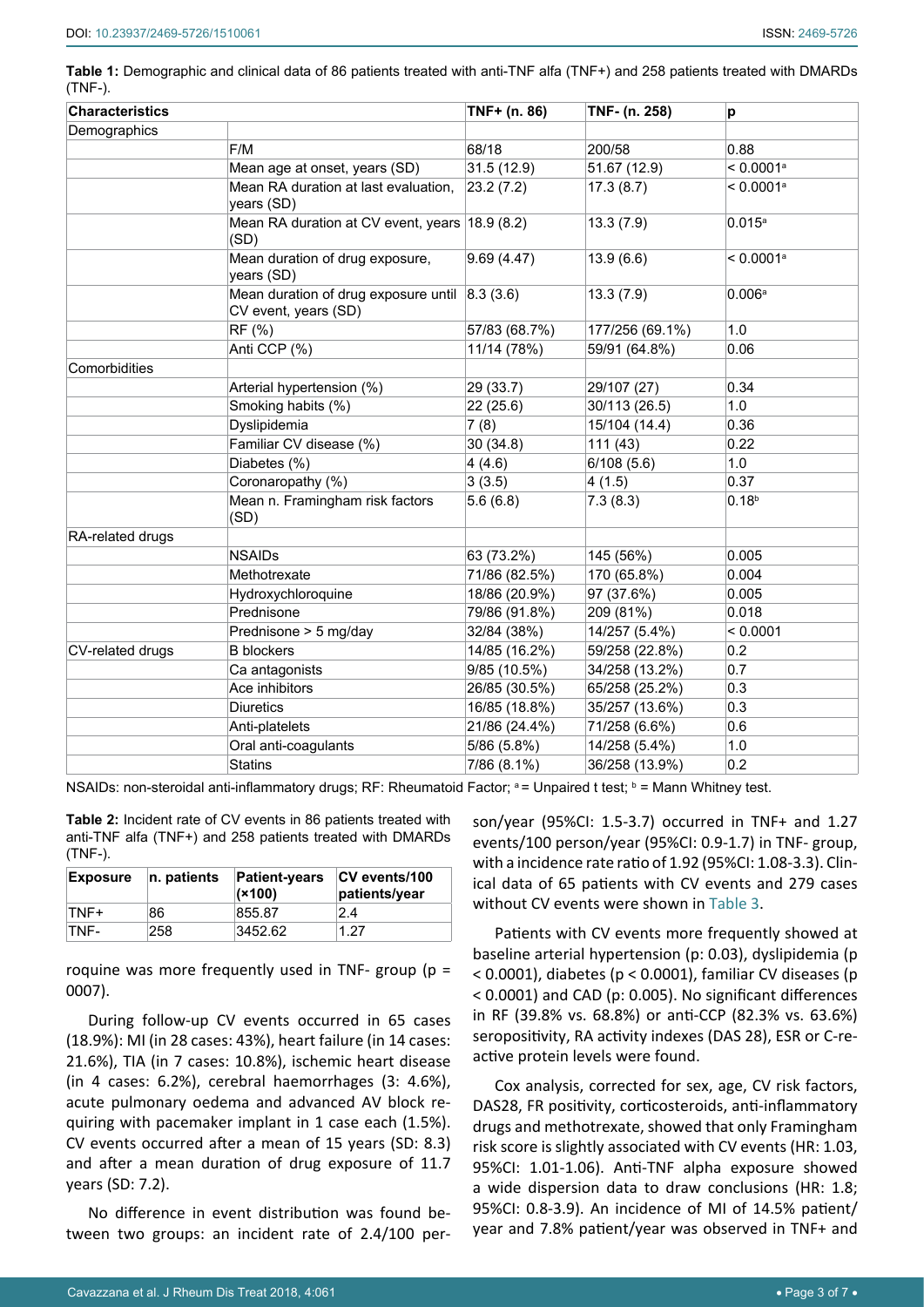<span id="page-3-0"></span>**Table 3:** Demographic and clinical data in 65 patients with CV event and 279 patients without CV events.

| <b>Characteristics</b> |                                                                   | With CV events<br>(n. 65) | <b>Without CV events</b><br>(n. 279) | þ                       |  |
|------------------------|-------------------------------------------------------------------|---------------------------|--------------------------------------|-------------------------|--|
| Demographics           | F/M                                                               | 43/22                     | 224/55                               | 0.02                    |  |
|                        | Mean age at onset, years (SD)                                     | 54.4 (12.3)               | 45.7 (15.6)                          | $< 0.0001$ <sup>a</sup> |  |
|                        | Mean age at baseline, years (SD)                                  | 60.8(10)                  | 54.3 (11.9)                          | $< 0.0001$ <sup>a</sup> |  |
|                        | Mean drug exposure duration, years (SD)                           | 14.3(6.9)                 | 18.4(8.8)                            | 0.04a                   |  |
|                        | Mean RA duration at last observation, years (SD)                  | 18.7(7.1)                 | 18.4(8.8)                            | 0.84a                   |  |
|                        | Anti-TNF alfa exposure, n. (%)                                    | 21/65 (32)                | 65/214 (30.3)                        | 0.76                    |  |
| Comorbidities          | Arterial hypertension (%)                                         | 17/37 (45.9)              | 41/156 (26.2)                        | 0.032                   |  |
|                        | Smoking habits (%)                                                | 10/35 (28.5)              | 37/156 (23.7)                        | 0.56                    |  |
|                        | Dyslipidemia (%)                                                  | 24/65 (36.9)              | 17/153 (11.1)                        | < 0.0001                |  |
|                        | Familiar CV disease (%)                                           | 45/65 (69.2)              | 113/279 (40.5)                       | < 0.0001                |  |
|                        | Diabetes (%)                                                      | 10/43 (23.2)              | 7/156(4.4)                           | < 0.0001                |  |
|                        | CAD (%)                                                           | 4/38(10.5)                | 4/279 (1.4)                          | 0.005                   |  |
|                        | Mean n. Framingham risk factors at the CV event (SD) 12.7 (11.47) |                           | 5.98(7.2)                            | < 0.0001 <sup>b</sup>   |  |
| CV-related drugs       | $\vert$ B blockers $(\% )$                                        | 29 (44.6)                 | 44/278 (15.8)                        | < 0.0001                |  |
|                        | Ace inhibitors (%)                                                | 29 (44.6)                 | 42/278 (15.1)                        | < 0.0001                |  |
|                        | Diuretics (%)                                                     | 25 (38.4)                 | 48/278 (17.2)                        | < 0.0001                |  |
|                        | Anti-platelets (%)                                                | 39 (60)                   | 53/279 (18.9)                        | < 0.0001                |  |
|                        | Oral anti-coagulants (%)                                          | 12(18.4)                  | 7/279(2.5)                           | < 0.0001                |  |
|                        | Statins (%)                                                       | 18 (27.6)                 | 25/279 (8.9)                         | < 0.0001                |  |

<sup>a</sup> = Unpaired t test; <sup>b</sup> = Mann-Whitney test.

<span id="page-3-1"></span>**Table 4:** Incident rate of MI and heart failure in 86 patients treated with anti-TNF alfa (TNF+) and 258 patients treated with DMARDs (TNF-).

| <b>Exposure</b> | $\ln$ patients | <b>Patient-years (×100)</b> | MI events/100 patients/year | Heart failure/100 patients/year |
|-----------------|----------------|-----------------------------|-----------------------------|---------------------------------|
| TNF+            | 86             | 855.87                      | 14.5                        |                                 |
| 'TNF-           | 258            | 3452.62                     |                             | 6.6                             |

TNF- groups respectively, with a incidence rate ratio of 1:8 [\(Table 4](#page-3-1)).

Analyzing the rate of Framingham risk factors at baseline and at the moment of the last evaluation, a significant higher rate of hypertension was observed in both groups: from 33.7% to 55.8% in TNF+ (p: 0.005) and from 27% to 49.6% in TNF- (p: 0.0001). No difference in hypercholesterolemia, hyper-trygliceridemia, diabetes mellitus, and smoking habits was observed in two groups during follow-up.

When we analyzed patients only with MI (38 cases) compared with patients without CV events (279 cases), higher frequency of male gender (p: 0.0001), higher mean age at RA onset (p: 0.0009) and at first evaluation (p: 0.01), baseline dyslipidemia (p: 0.0002), familiar CV disease (p < 0.0001), diabetes (p < 0.0001), CAD (p: 0.03) were associated with MI at univariate analysis [\(Table 5](#page-4-1)).

An incidence rate of heart failure of 11% patient-year in TNF+ group and 6.6% patient-year in TNF- group was observed with an incidence rate ratio of 1.68 ([Table 4](#page-3-1)).

Heart failure occurred in 14 cases on 65 CV events (21.5%): higher age at RA onset (p: 0.04), higher age at baseline (p: 0.006), anti-TNF alpha drugs (p: 0.038), dyslipidemia (p: 0.038), coronaropathy (p: 0.018), higher Framingham score ( $p < 0.0001$ ), and positivity for anticardiolipin antibodies (p: 0.0013) are associated with heart failure, at univariate analysis [\(Table 5](#page-4-1)). Analysis of adjusted HR for all CV events, MI and heart failure did not confirm a significant association with TNF alpha drug exposure, due to wide confidence intervals [\(Table](#page-4-0)  [6](#page-4-0)).

#### **Discussion**

In this monocentric study, we retrospectively analysed the occurrence of CV events of a cohort of RA patients with long duration of anti-TNF alpha treatment. CV events occurred in 18.9% of cases, mainly represented by MI (43%), heart failure (21.6%) and stroke (10.8%) without significant different distribution between TNF+ and TNF- cases. Patients taking TNF alpha therapy did not show higher number of Framingham risk factors or higher age, but a longer RA duration and higher disease activity at baseline comparing with patients taking DMARDs. A long duration of persistent active disease represents a surrogate marker of systemic inflammation and play a pivotal role in inducing widespread atherosclerosis [[5\]](#page-5-4) and CV events. Basing on these data, according to EULAR recommendations, the Framingham CV risk value should be multiplied for 1.5-times if patients showed a long disease duration [[21\]](#page-6-0).

Patients taking anti-TNF alpha therapy showed an incidence rate of CV events two-fold higher (2.5% patient-year) comparing with TNF- one (1.27% patient-year). In addition, the events seem to occur earlier in TNF+ group (after a mean of 8.3 years) that what found in TNF- group (mean: 13.3 years). Nevertheless, anti-TNF alpha treatment does not actually represent an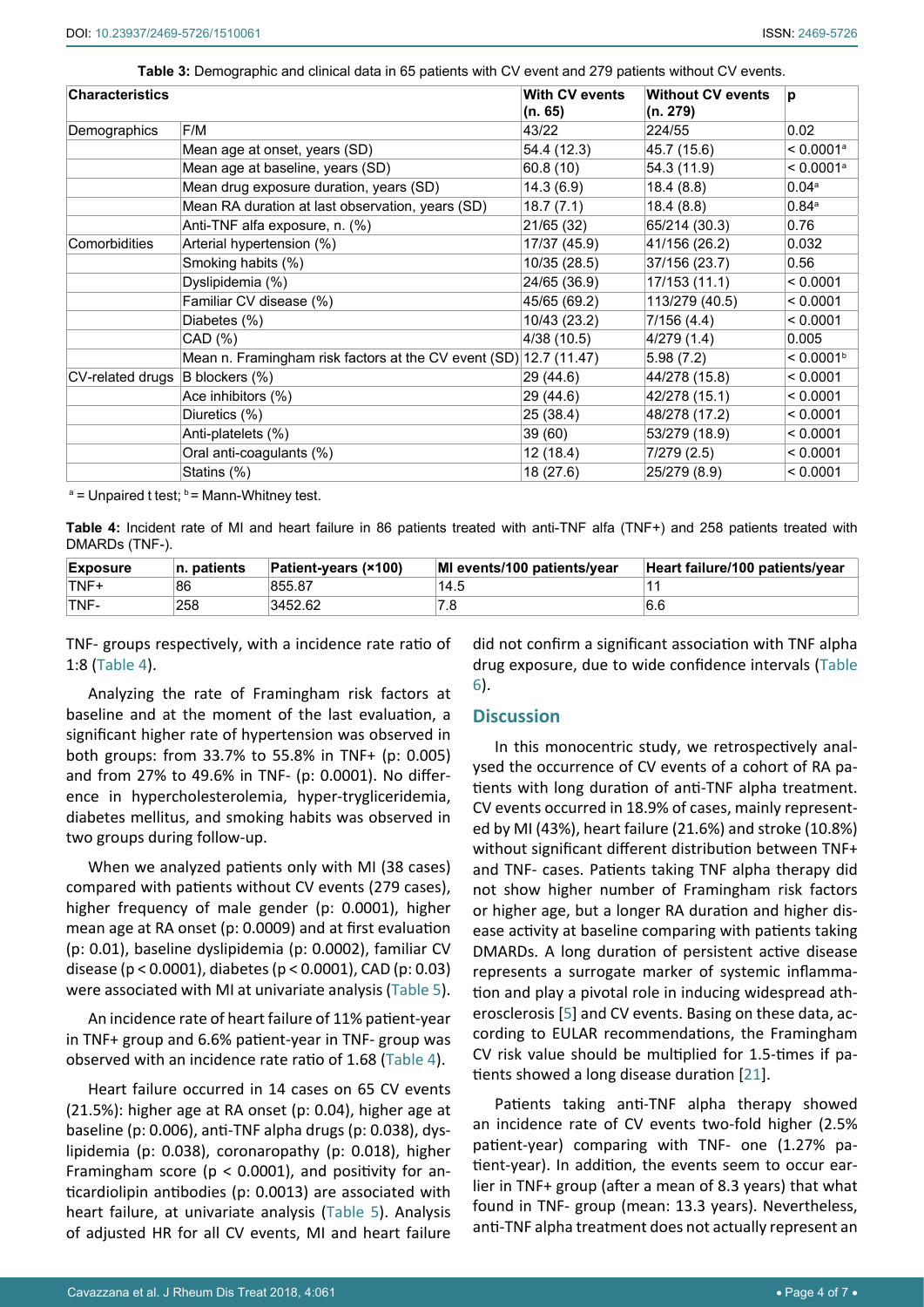<span id="page-4-1"></span>

| Table 5: Comparison between 38 patients with miocardial infarct (MI) and 279 patients without CV events; 14 patients with heart |  |  |  |  |
|---------------------------------------------------------------------------------------------------------------------------------|--|--|--|--|
| failure and 279 patients without CV events.                                                                                     |  |  |  |  |

|               |                                                                   | MI (n. 38)   | <b>Without CV</b><br>events (n. 279) | p                   | Heart failure (n. 14) | p                     |
|---------------|-------------------------------------------------------------------|--------------|--------------------------------------|---------------------|-----------------------|-----------------------|
| Demographics  | F/M                                                               | 8/15         | 224/75                               | 0.0001              | 11/3                  | 1.0                   |
|               | Mean age at onset, years (SD)                                     | 55 (11)      | 45.7 (15.6)                          | 0.0009a             | 54.5 (13.4)           | 0.04a                 |
|               | Mean age at baseline, years (SD)                                  | 60 (9.9)     | 54.3 (11.9)                          | 0.01 <sup>a</sup>   | 63.3(9.6)             | 0.006a                |
|               | Mean drug exposure duration,<br>years (SD)                        | 11.3(7.3)    | 18.4(8.8)                            | 0.2 <sup>a</sup>    | 11.3(7.3)             | 0.48 <sup>a</sup>     |
|               | Mean RA duration at last<br>observation, years (SD)               | 13.28(7.4)   | 18.4(8.8)                            | 0.6 <sup>a</sup>    | 19.4(7.1)             | 0.7 <sup>a</sup>      |
|               | Anti-TNF alfa exposure, n. (%)                                    | 8/38 (21)    | 65/214 (30.3)                        | 0.33                | 8/14(57)              | 0.038                 |
| Comorbidities | Arterial hypertension (%)                                         | 7/32 (21.8)  | 41/156 (26.2)                        | 0.66                | 5/11(45.5)            | 0.17                  |
|               | Smoking habits (%)                                                | 4/13(30.7)   | 37/156 (23.7)                        | 0.5                 | 1/11(9)               | 0.46                  |
|               | Dyslipidaemia (%)                                                 | 13/32 (40.6) | 17/153 (11.1)                        | < 0.0001            | 5/14(35.7)            | 0.038                 |
|               | Familiar CV disease (%)                                           | 25/32 (78)   | 113/279 (40.5)                       | < 0.0001            | 9/14(64.3)            | 0.09                  |
|               | Diabetes (%)                                                      | 8/20 (40)    | 7/156 (4.4)                          | < 0.0001            | 2/11(18.2)            | 0.1                   |
|               | Coronaropathy (%)                                                 | 2/16(12.5)   | 4/279 (1.4)                          | 0.03                | 2/11(18.2)            | 0.018                 |
|               | Mean n. Framingham risk factors at 11.1 (10)<br>the CV event (SD) |              | 5.98(7.2)                            | 0.0001 <sup>b</sup> | 18.54 (14.5)          | < 0.0001 <sup>b</sup> |

<sup>a</sup> = unpaired t test, <sup>b</sup> = Mann-Withney test.

<span id="page-4-0"></span>**Table 6:** Crude and adjusted hazard ratio for all CV events, myocardial infarction (MI) and heart failure.

|               | Crude HR (95%CI)  | Adjusted HR (95%CI) |
|---------------|-------------------|---------------------|
| All events    | 2.44 (1.39-4.27)  | $(1.81)(0.86-3.82)$ |
| МΙ            | $1.85(0.78-4.39)$ | $(1.06(0.32-3.51))$ |
| Heart failure | 6.32 (2.02-19.73) | $2.34(0.54-10.14)$  |

\* adjusted for age sex, CV risk score, baseline disease activity, RF, glucocorticoids, NSAIDs.

additional risk factor for CV events: multivariate analysis showed that only higher age at RA onset, diabetes and coronary artery disease were significantly associated with CV events occurrence. In addition, Cox analysis showed that only Framingham risk score is slightly associated with CV events, while anti-TNF alpha exposure showed a wide dispersion data to draw conclusions. A wide meta-analysis confirms an overall protection of anti-TNF alpha drugs for almost all major CV events [[23](#page-6-14)]: in particular, the use of anti-TNF alpha has been widely demonstrated to give a protective effect on the onset of MI [[15](#page-6-3),[16](#page-6-15),[24\]](#page-6-16), especially in patients with continuative use of the drugs [[15](#page-6-3)]. Nevertheless, this protective effect is not significant for TIA/stroke [\[16](#page-6-15)] and heart failure [[23](#page-6-14)]. The National British registry fails to demonstrate a global reduction of the rate of MI in patients treated with anti-TNF alpha, anyway responders to anti-TNF alpha showed a significant reduction of the incidence of MI compared with non-responders [\[14](#page-6-2)].

Our cohort is comparable to the others published so far for long duration of RA [\[15](#page-6-3),[16](#page-6-15),[24](#page-6-16)], high disease activity [[14](#page-6-2),[15](#page-6-3),[24\]](#page-6-16) and the rate of different CV risk factors [[14](#page-6-2)-[16](#page-6-15),[24](#page-6-16)]. Given these clinical similarities, the failure of demonstrating a protective effect on CV events is probably due to the small number of patients considered in our study. In fact, when we previously analyzed a smaller control group (TNF-), anti-TNF exposure showed a strict correlation with the occurrence of CV events (data not shown). TNF- group had been selected basing on

patients currently followed-up. In order to by-pass this selection bias, we have increased the number of TNFcases, randomly chosen within all patients that were followed up in same period considered for all anti-TNF+ patients analyzed. Expanding the cohort, we found that the use of anti-TNF alpha is not significantly correlated with any CV events, even if these patients are more at risk to develop a major CV event, in particular heart failure, due to their long duration of disease and traditional CV risk factors.

According to EULAR recommendations, a CV risk assessment should be performed at baseline and every year during follow-up, including arterial pressure measurement, lipid profile analysis and accurate CV patients' history [[21](#page-6-0)]. Data derived from clinical charts show that a correct CV risk assessment has been done in every patient, also in RA cases onset and followed before 2000s. Anyway, the assessment of total cholesterol/HDL ratio is lacking: this data represents one of the most important predictive factor of the CV events occurrence [\[22](#page-6-1)], particularly in those cases with high disease activity [\[25](#page-6-8)].

At univariate analysis hydroxychloroquine seems to represent a protective element for the development of CV events. This immunomodulant drug is known to have a vaso-protective effect, inhibiting inflammation cascade and endothelial dysfunction process [\[26](#page-6-9)]. In addition, observational studies suggested favorable effects on lipid profile [[27](#page-6-10),[28](#page-6-11)] and a reduction of CV events occurrence in RA patients [[29](#page-6-12)]. A similar protective effect was demonstrated in Systemic Lupus Erythematosus for thromboembolic events [[30\]](#page-6-13).

When we analyzed only the occurrence of MI and heart failure, we found a similar distribution of MI between TNF+ and TNF- groups, while a significant higher incidence of heart failure was observed in TNF+ cases.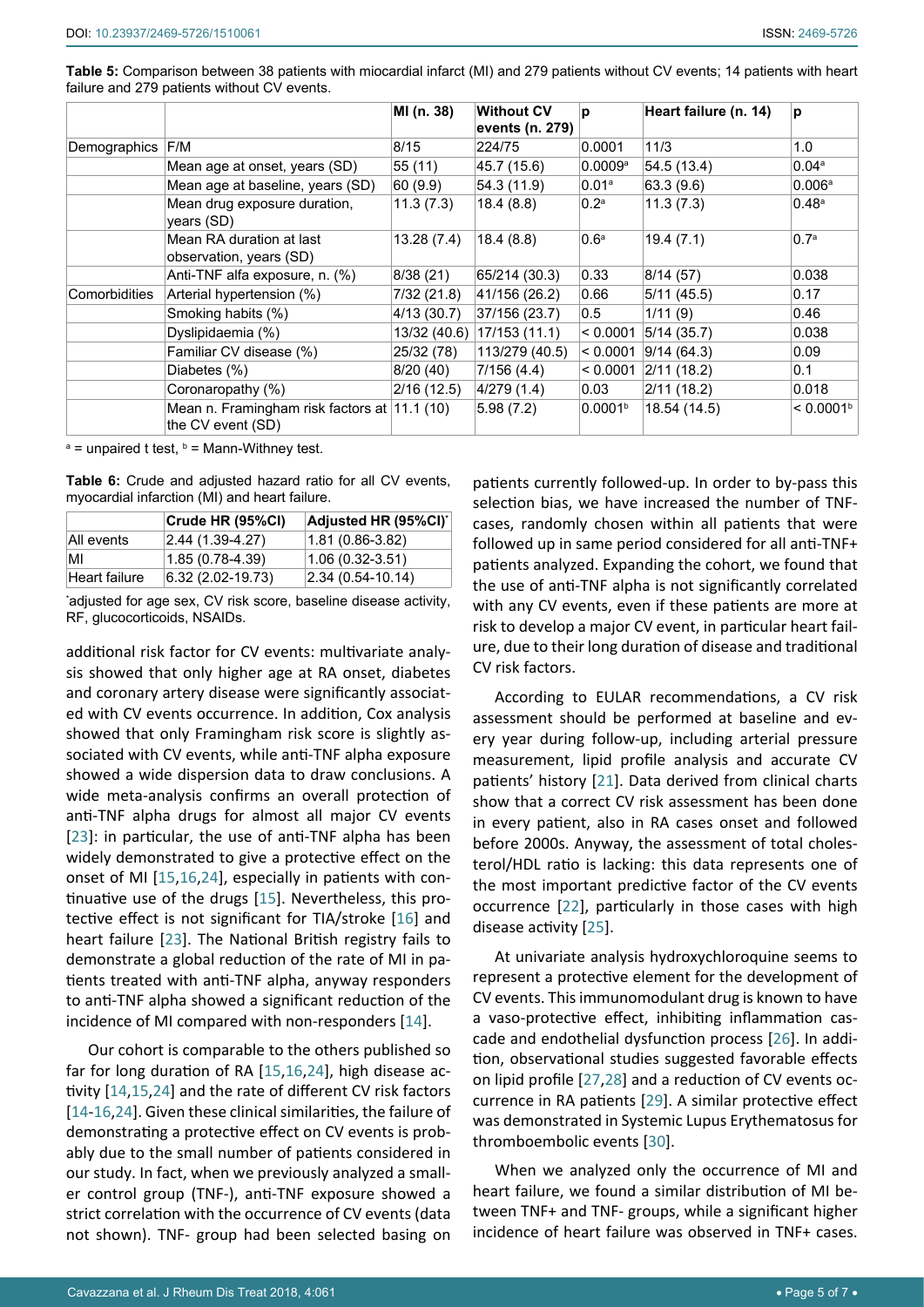Diabetes and CAD represent the major risk factors for the development of MI, as in general population [[31](#page-6-17)]. Higher age at RA onset, higher age at baseline and higher Framingham risk score are significantly associated with heart failure. The occurrence of heart failure has been recently reported in 24% of RA patients, independently from RA treatments: it is a predominant diastolic failure and it is associated with higher disease activity. long disease duration and left ventricular hypertrophy [[32](#page-6-18)]. We previously demonstrated a higher left ventricular mass, and impaired diastolic function, as well as a higher aortic stiffness, in a small cohort of RA patients without any CV risk factors [[33](#page-6-19)]. These data confirm that high and long-standing inflammatory burden of RA, even in absence of CV risk factors, could lead to a persistent endothelial activation with consequent impairment of LV diastolic function and heart failure. This high-risk magnitude is comparable to that found in type 2 diabetes [\[34](#page-6-20),[35](#page-6-21)]. Endothelial dysfunction and arterial stiffness are widely reported during RA [\[36](#page-6-22)], also in patients without CV risk factors [[37,](#page-6-23)[38](#page-6-24)]. The use of TNF alpha inhibitors does not seem to significantly modify the progression of carotid atherosclerosis [[39](#page-6-25)] Some authors reported an improvement of endothelial function in these patients, but with transient effect [\[40](#page-6-26)].

During 10-years follow-up, the incidence of arterial hypertension significantly increased in both TNF+ and TNF- groups, while the occurrence of other CV risk factors was somewhat stable in both groups. This could be due a strict clinical monitoring of CV risk factors in two RA populations. These data confirm a recent paper, reporting a similar management and aggressive treatment of different CV risk factors on a wide cohort of RA and controls in 4-years follow-up [\[41](#page-6-27)].

This study showed some limitations. First: the relatively small number of cases, as discussed above; second: TNF+ and TNF- groups are not balanced for RA duration and disease activity at baseline, resulted in both cases higher in TNF+ patients. We tried to correct this bias, matching TNF+ and TNF- patients for disease duration before starting anti-TNF alpha or DMARDs treatment, respectively. In this sub-analysis, the CV events showed a similar incidence rate in two groups (1.27% patient-years in TNF+ vs. 1.3% patient-year in TNF-) and are associated only with higher age at baseline, by multivariate analysis.

In conclusion, a correct analysis of CV risk factors and an aggressive treatment of inflammatory burden should be performed on every patient affected by RA, given the high annual rate of major CV events during follow-up. A study of extension of atherosclerosis on vascular tree should be considered, at least in patients with highest CV risk profile.

## **Conflict of Interest**

Authors declare no conflict of interests.

## **Funding**

No funding have been used for the present work.

#### **Acknowledgements**

This project has been set up thanks to Dr. Myriam Cesaretti and Dr. Irena Sollaku, that gave their contribution to analyze clinical charts from the very beginning of the work.

#### **References**

- <span id="page-5-0"></span>1. [Wolfe F, Mitchell DM, Sibley JT, Fries JF, Bloch DA, et al.](https://www.ncbi.nlm.nih.gov/pubmed/8147925)  [\(1994\) The mortality of rheumatoid arthritis. Arthritis Rheum](https://www.ncbi.nlm.nih.gov/pubmed/8147925)  [37: 481-494.](https://www.ncbi.nlm.nih.gov/pubmed/8147925)
- <span id="page-5-1"></span>2. [Aviña-Zubieta JA, Choi HK, Sadatsafavi M, Etminan M, Es](https://www.ncbi.nlm.nih.gov/pubmed/19035419)[daile JM, et al. \(2008\) Risk of cardiovascular mortality in](https://www.ncbi.nlm.nih.gov/pubmed/19035419)  [patients with rheumatoid arthritis: a meta-analysis of obser](https://www.ncbi.nlm.nih.gov/pubmed/19035419)[vational studies. Arthritis Rheum 59: 1690-1697.](https://www.ncbi.nlm.nih.gov/pubmed/19035419)
- <span id="page-5-2"></span>3. [Goodson NJ, Symmons DP, Scott DG, Bunn D, Lunt M, et](https://www.ncbi.nlm.nih.gov/pubmed/16052597)  [al. \(2005\) Baseline levels of C-reactive protein and predic](https://www.ncbi.nlm.nih.gov/pubmed/16052597)[tion of death from cardiovascular disease in patients with](https://www.ncbi.nlm.nih.gov/pubmed/16052597)  [inflammatory polyarthritis: a ten-year followup study of a](https://www.ncbi.nlm.nih.gov/pubmed/16052597)  [primary care-based inception cohort. Arthritis Rheum 52:](https://www.ncbi.nlm.nih.gov/pubmed/16052597)  [2293-2299.](https://www.ncbi.nlm.nih.gov/pubmed/16052597)
- <span id="page-5-3"></span>4. [Maradit-Kremers H, Nicola PJ, Crowson CS, Ballman KV,](https://www.ncbi.nlm.nih.gov/pubmed/15751097)  [Gabriel SE \(2005\) Cardiovascular death in rheumatoid ar](https://www.ncbi.nlm.nih.gov/pubmed/15751097)[thritis: a population-based study. Arthritis Rheum 52: 722-](https://www.ncbi.nlm.nih.gov/pubmed/15751097) [732.](https://www.ncbi.nlm.nih.gov/pubmed/15751097)
- <span id="page-5-4"></span>5. [Gonzalez-Juanatey C, Llorca J, Testa A, Revuelta J, Gar](https://www.ncbi.nlm.nih.gov/pubmed/14663290)[cia-Porrua C, et al. \(2003\) Increased prevalence of severe](https://www.ncbi.nlm.nih.gov/pubmed/14663290)  [subclinical atherosclerotic findings in long-term treated](https://www.ncbi.nlm.nih.gov/pubmed/14663290)  [rheumatoid arthritis patients without clinically evident ath](https://www.ncbi.nlm.nih.gov/pubmed/14663290)[erosclerotic disease. Medicine \(Baltimore\) 82: 407-413.](https://www.ncbi.nlm.nih.gov/pubmed/14663290)
- <span id="page-5-5"></span>6. [Solomon DH, Goodson NJ, Katz JN, Weinblatt ME, Avorn](https://www.ncbi.nlm.nih.gov/pubmed/16793844)  [J, et al. \(2006\) Patterns of cardiovascular risk in rheumatoid](https://www.ncbi.nlm.nih.gov/pubmed/16793844)  [arthritis. Ann Rheum Dis 65: 1608-1612.](https://www.ncbi.nlm.nih.gov/pubmed/16793844)
- <span id="page-5-6"></span>7. [Yiu KH, Wang S, Mok MY, Ooi GC, Khong PL, et al. \(2010\)](https://www.ncbi.nlm.nih.gov/pubmed/20080904)  [Role of circulating endothelial progenitor cells in patients](https://www.ncbi.nlm.nih.gov/pubmed/20080904)  [with rheumatoid arthritis with coronary calcification. J Rheu](https://www.ncbi.nlm.nih.gov/pubmed/20080904)[matol 37: 529-535.](https://www.ncbi.nlm.nih.gov/pubmed/20080904)
- <span id="page-5-7"></span>8. [Sattar N, McInnes IB \(2005\) Vascular comorbidity in rheu](https://www.ncbi.nlm.nih.gov/pubmed/15838238)[matoid arthritis: potential mechanisms and solutions. Curr](https://www.ncbi.nlm.nih.gov/pubmed/15838238)  [Opin Rheumatol 17: 286-292.](https://www.ncbi.nlm.nih.gov/pubmed/15838238)
- <span id="page-5-8"></span>9. [Dessein PH, Joffe BI \(2006\) Insulin resistance and impaired](https://www.ncbi.nlm.nih.gov/pubmed/16947779)  [beta cell function in rheumatoid arthritis. Arthritis Rheum](https://www.ncbi.nlm.nih.gov/pubmed/16947779)  [54: 2765-2775.](https://www.ncbi.nlm.nih.gov/pubmed/16947779)
- <span id="page-5-9"></span>10. [Barnabe C, Martin BJ, Ghali WA \(2011\) Systematic review](https://www.ncbi.nlm.nih.gov/pubmed/20957658)  [and meta-analysis: anti-tumor necrosis factor α](https://www.ncbi.nlm.nih.gov/pubmed/20957658) therapy and [cardiovascular events in rheumatoid arthritis. Arthritis Care](https://www.ncbi.nlm.nih.gov/pubmed/20957658)  [Res \(Hoboken\) 63: 522-529.](https://www.ncbi.nlm.nih.gov/pubmed/20957658)
- 11. [Lim DT, Cannella AC, Michaud KD, Mikuls TR \(2014\) Car](https://www.ncbi.nlm.nih.gov/pubmed/25315196)[diovascular risk and the use of biologic agents in rheuma](https://www.ncbi.nlm.nih.gov/pubmed/25315196)[toid arthritis. Curr Rheumatol Rep 16: 459.](https://www.ncbi.nlm.nih.gov/pubmed/25315196)
- <span id="page-5-10"></span>12. [Westlake SL, Colebatch AN, Baird J, Curzen N, Kiely P, et](https://www.ncbi.nlm.nih.gov/pubmed/21071477)  [al. \(2011\) Tumour necrosis factor antagonists and the risk](https://www.ncbi.nlm.nih.gov/pubmed/21071477)  [of cardiovascular disease in patients with rheumatoid arthri](https://www.ncbi.nlm.nih.gov/pubmed/21071477)[tis: a systematic literature review. Rheumatology \(Oxford\)](https://www.ncbi.nlm.nih.gov/pubmed/21071477)  [50: 518-531.](https://www.ncbi.nlm.nih.gov/pubmed/21071477)
- <span id="page-5-11"></span>13. [van Leuven SI, Franssen R, Kastelein JJ, Levi M, Stroes](https://www.ncbi.nlm.nih.gov/pubmed/17702769)  [ES, et al. \(2008\) Systemic inflammation as a risk factor for](https://www.ncbi.nlm.nih.gov/pubmed/17702769)  [atherothrombosis. Rheumatology \(Oxford\) 47: 3-7.](https://www.ncbi.nlm.nih.gov/pubmed/17702769)